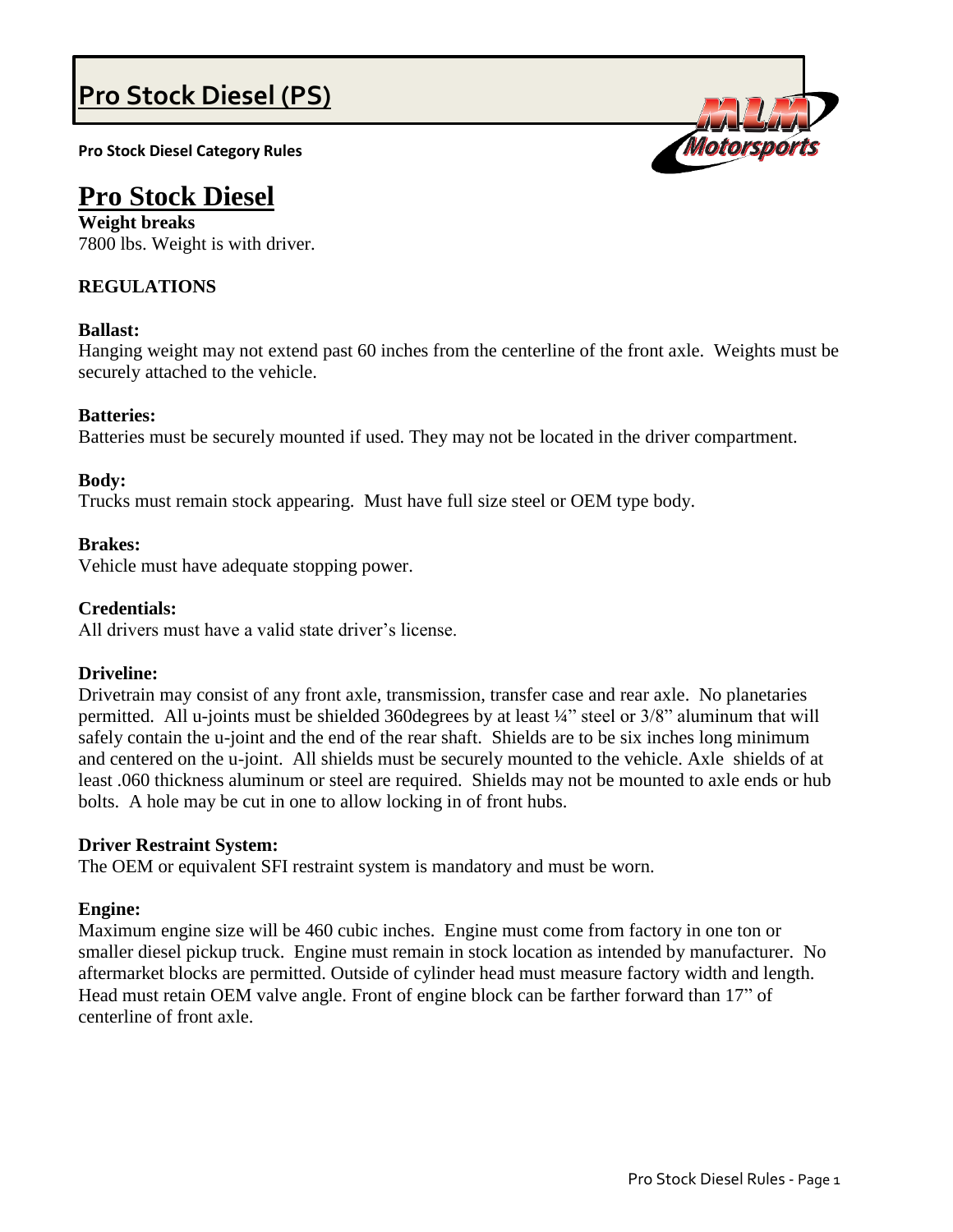# **Exhaust:**

The exhaust must exit the vehicle upward within ten degrees of plumb. Two 3/8" diameter bolts must be placed through the exhaust pipe in a cross pattern within one inch of each other, within 6 inches of the turbo.

# **Fire Extinguisher System:**

A fire extinguisher system is required. It must be securely mounted in the cab.

# **Fuel:**

The fuel must be pump #1/#2 diesel only. Soy/Biodiesel fuel is permitted. Off-road diesel fuel is prohibited. No alcohol, nitrous, propane or any oxygen enhancing agents allowed. Racing fuel cells are allowed. No fuel lines or tanks permitted inside of truck cab unless securely mounted in a marine box.

# **Fuel Injection Pump:**

Largest pump allowed will be a P-pump with a maximum of one plunger per cylinder.

# **Hitch:**

Trick hitches are prohibited. The hooking point must be no closer than 44" of centerline of the rear axle. The hitch must be easily accessible and stationary in all directions. Bumpers may be notched or removed. The hitch's height from the ground may not exceed 26 inches. The hooking point must have a minimum 3.00 inch wide by 3.75 inch long inside diameter opening for the sled hook. Hitch must not exceed a maximum of 25 degree angle from the pivot point to the hook point. No hitch supports or adjusters, if fastened to the rear axle housing shall be above the centerline of the rear axle. Pivot pin of drawbar can be no farther forward than the center line of the rear axle.

## **Master Cutoff:**

A sled and driver operated spring loaded emergency air shut off is required (rain cap or guillotine). The cable must terminate into a two inch diameter steel ring at the rear of the truck, within twelve inches of the hitch.

## **Nitrous Oxide:**

Nitrous oxide is prohibited. No other oxygen extenders are allowed. All system components must be removed from the truck or bottles removed and lines capped after the solenoids.

## **Propane:**

Propane is prohibited. All system components must be removed from the truck or bottles removed and lines capped after the solenoids.

## **Safety equipment:**

All drivers must wear fire suit or coat and pants (SFI3.2/A1 or better). All drivers must wear a Snell approved helmet.

## **Suspension:**

Suspension modifications allowed. Removable suspension blocks are allowed. No air bags.